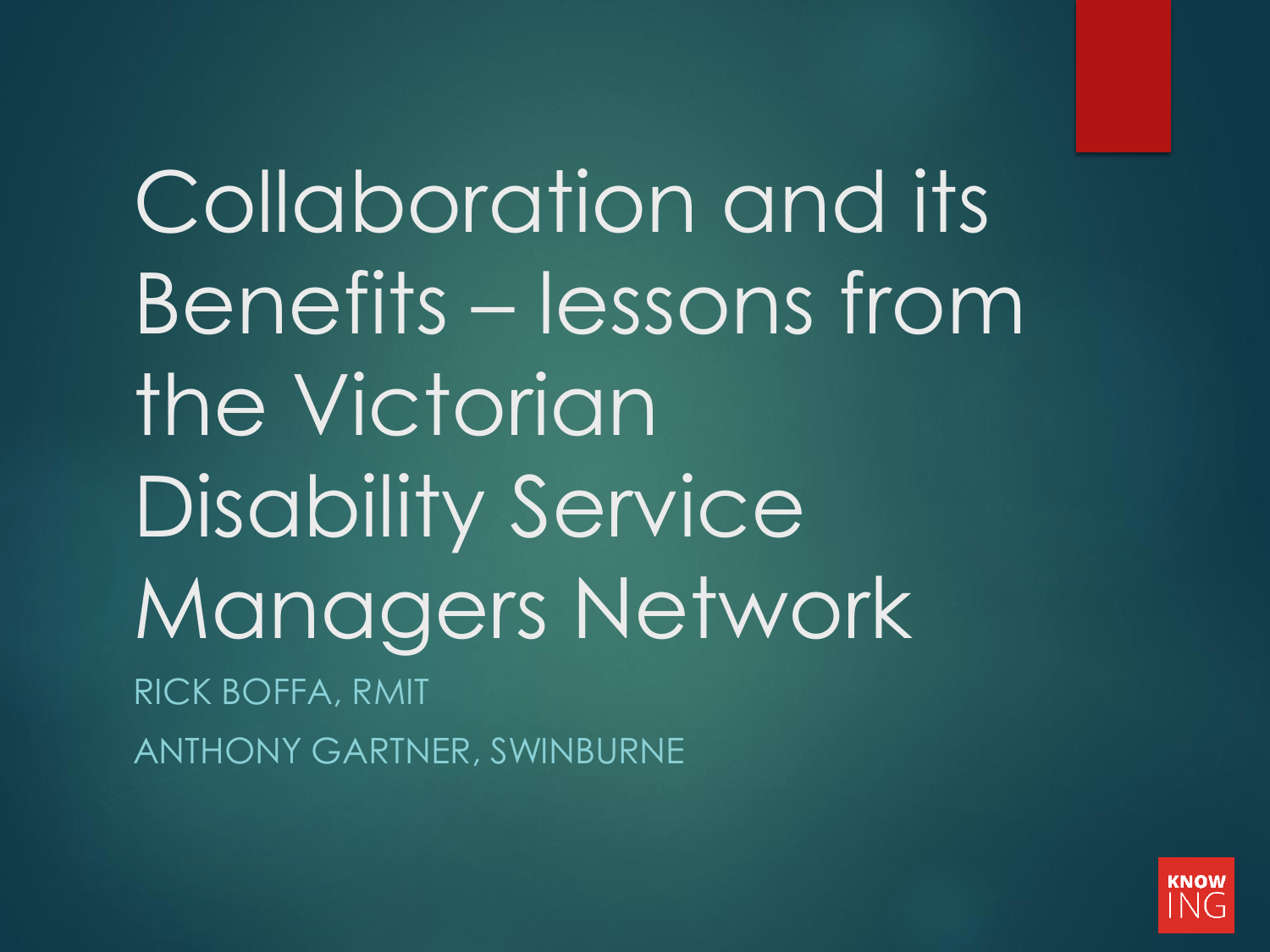May 2010. My boss said: "Find a colleague in the industry, someone to talk to! I hear Rick Boffa is pretty good. Give him a call"

Our first cuppa and what we discovered:

- **Dealing with the same issues**
- $\blacktriangleright$  Problems of dual sector institutes and the different issues within TAFE and HEd
- ▶ We both enjoyed the chat

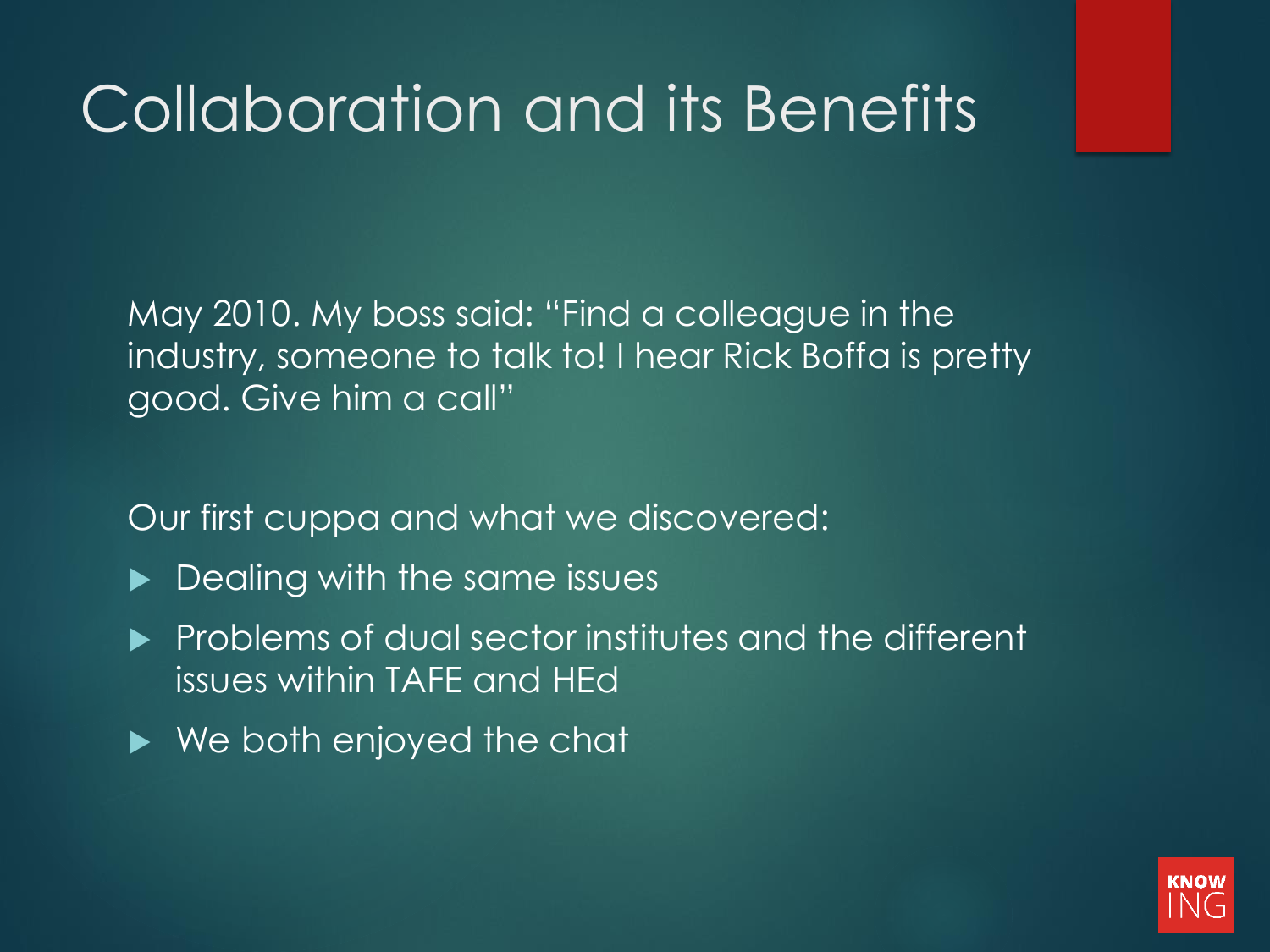- **Let's build a dual sector group so we can talk to** our other colleagues. Contacted Vic Uni and Ballarat Uni (now Federation Uni)
- ► Lets run some joint training RMIT, Swinburne and VU – AHRC, Employment agency
- More cuppas over a couple of years
- ▶ Let's build a model of best practice!
- Road Trips to Deakin in Geelong and Monash in Clayton
- **Lets build a network!**

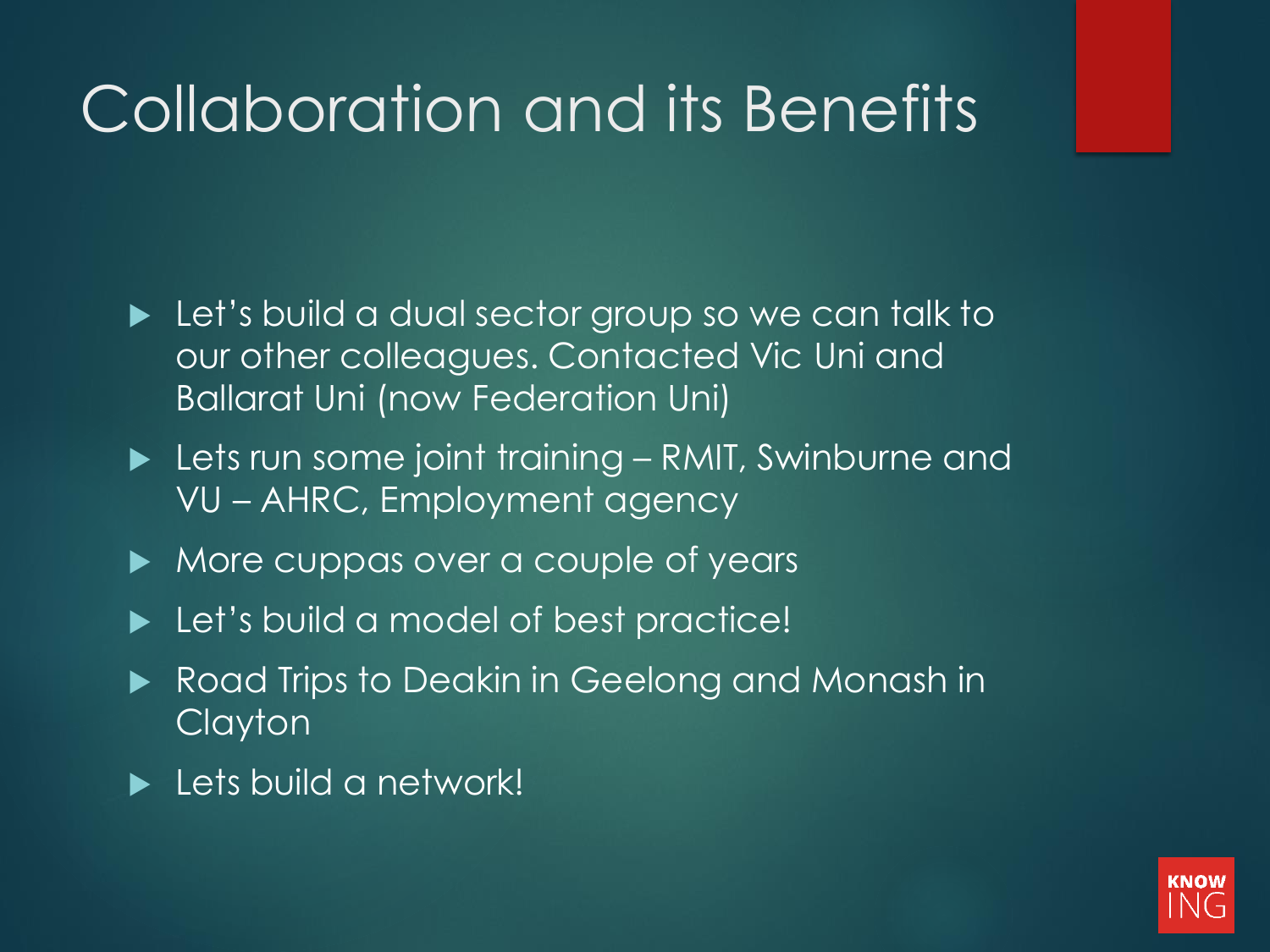### ▶ Getting together

- $\blacktriangleright$  Many things in common
- **Shared interest in best practice**
- $\blacktriangleright$  Joint training through SHEDN, all in.
- **Let's do a joint benchmarking student satisfaction** survey
	- ▶ Working out the details, lots of discussion
	- ▶ Changes
- ▶ What did we do? Asked lots of questions

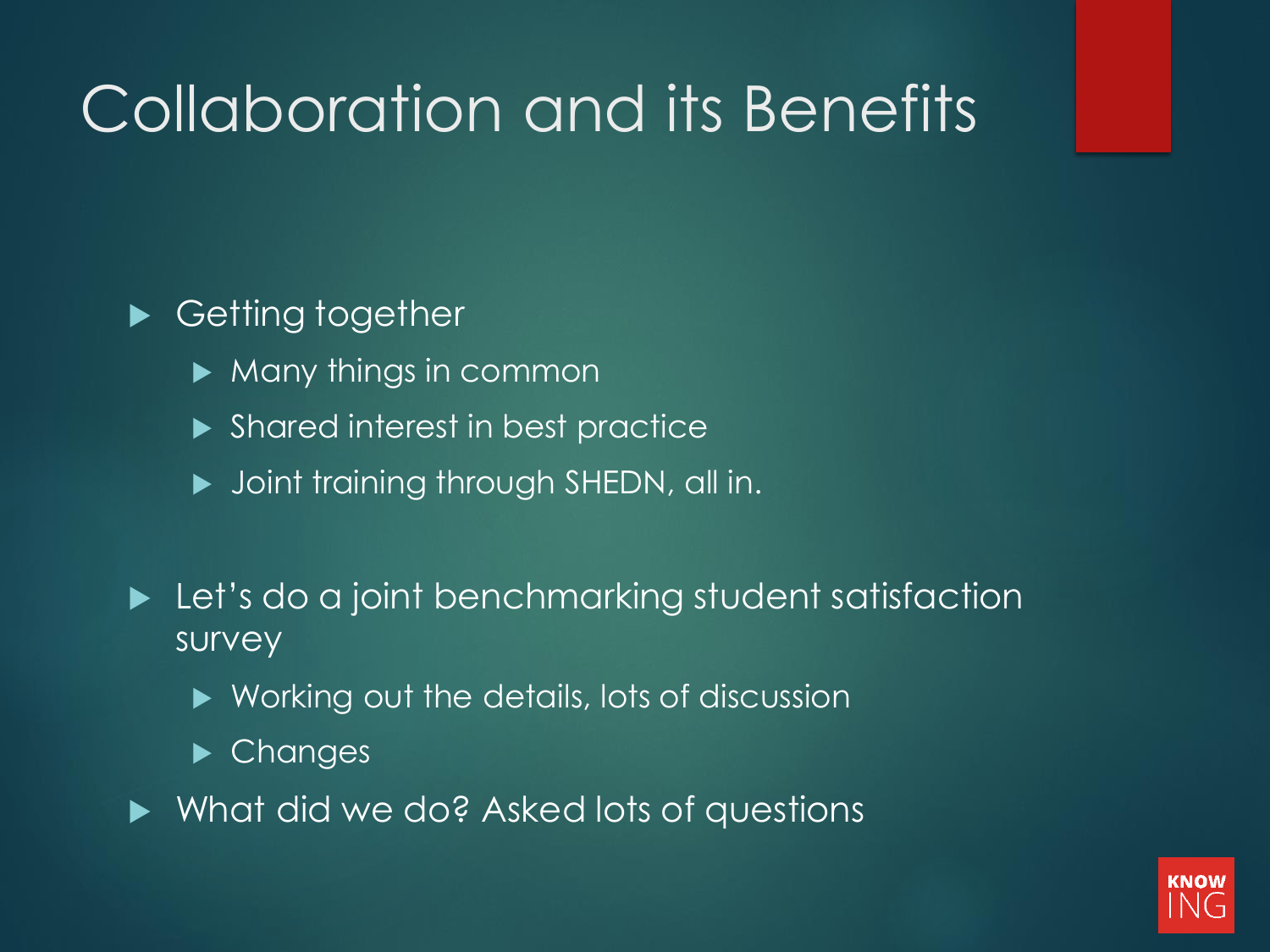**General and Enrolment Information**

 **Q1. What year did you first register with Access***Ability* **Services?** 

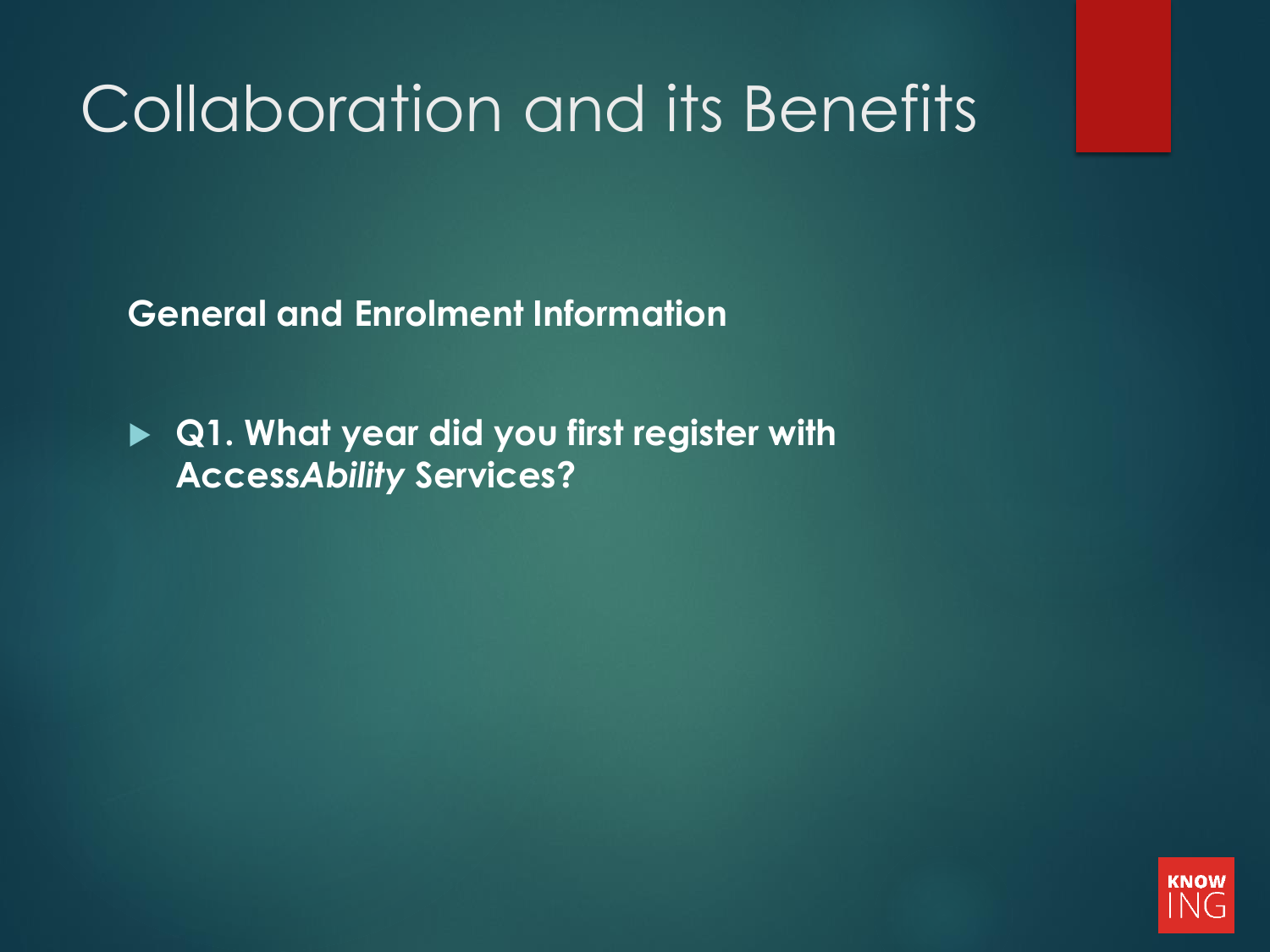- **2. How did you find out about Access***Ability* **Services (Please check all boxes that apply)**
- ▶ □Direct email to my student email account
- ▶ □Orientation week
- ▶ □Enrolment form
- ►  $\Box$  Ad on TV Screen located in campus buildings
- ▶ □Student News email
- ► □Student HQ
- ▶ □Swinburne Lecturer/Teacher
- ► □Faculty or Department staff member
- $\blacktriangleright$   $\square$ Friend
- ▶ □AccessAbility Services website
- ▶ □Swinburne Twitter
- ▶ □Swinburne Facebook
- ▶ □Noticeboard
- $\Box$  Other (please specify)  $\Box$

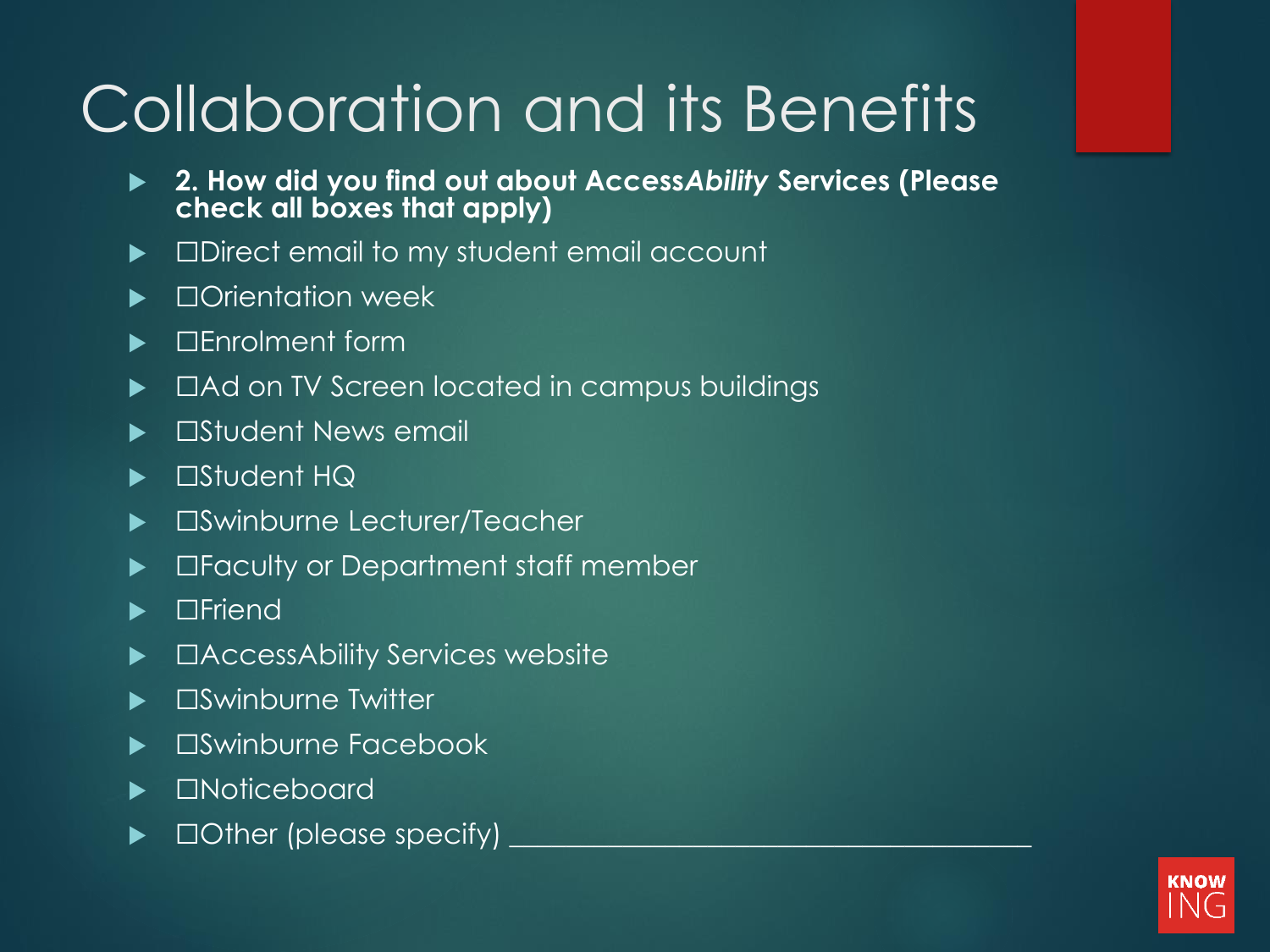- **3. Please indicate the category that best describes your situation or condition/s (Please tick all boxes that apply)**
- ▶ **□Developmental**
- ▶ **□Hearing**
- □Intellectual
- $\blacktriangleright$   $\square$ Learning
- ☐Medical
- ☐Mental Health
- ▶ □Neurological
- ▶ □Primary carer for a family member
- ▶ **□Physical**
- ▶ □Speech/Communication
- ☐Vision

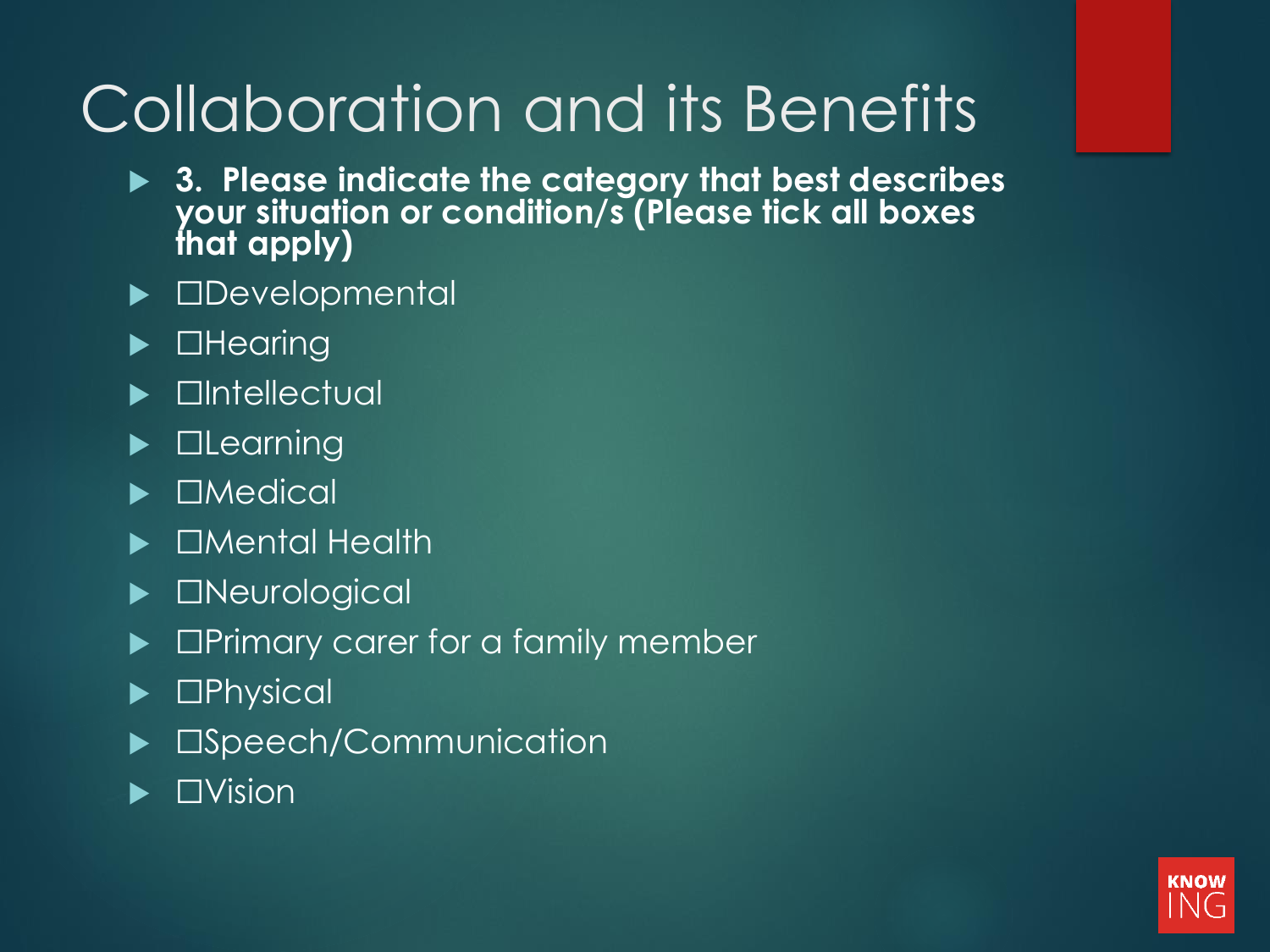- **4. What is your age group? (Please tick one box only)**
- $\blacktriangleright$   $\Box$ 15-18 years of age
- $\blacktriangleright$   $\Box$ 19-24 years of age
- $\blacktriangleright$   $\Box$ 25-34 years of age
- $\blacktriangleright$   $\Box$ 35-44 years of age
- $\blacktriangleright$   $\Box$ 45-54 years of age
- $\blacktriangleright$   $\Box$ 55-64 years of age
- ► □65 years of age and over

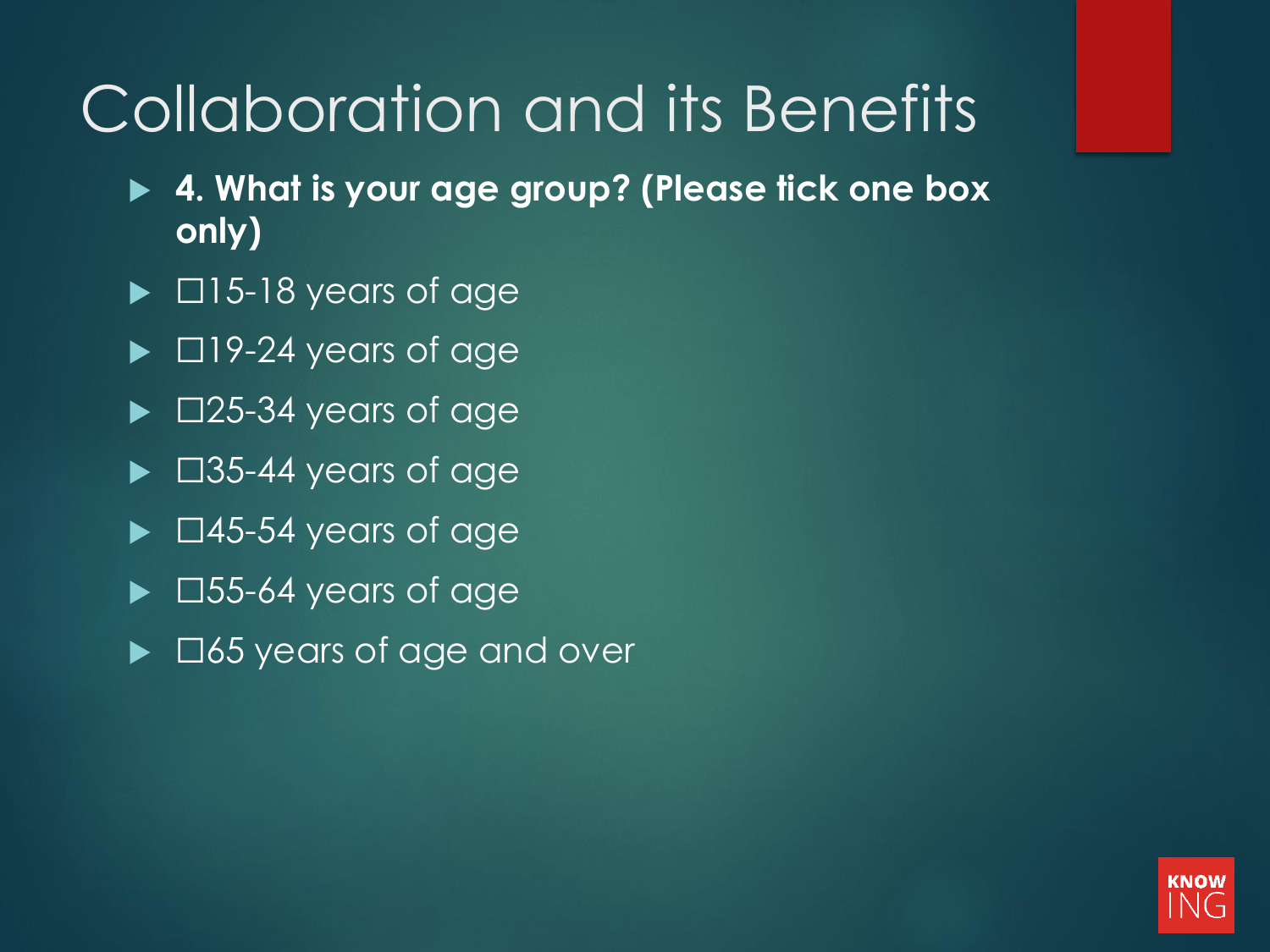- **5. What is your program type? (Please tick one box only)**
- ▶ □Pathways and Vocational Education (TAFE)
- ▶ □On Campus Higher Education
- ▶ □Swinburne On Line
- ▶ □Open Universities Australia (OUA)
- ▶ □Diploma/Tertiary Enabling Program
- **Dimensional**
- **Postgraduate**

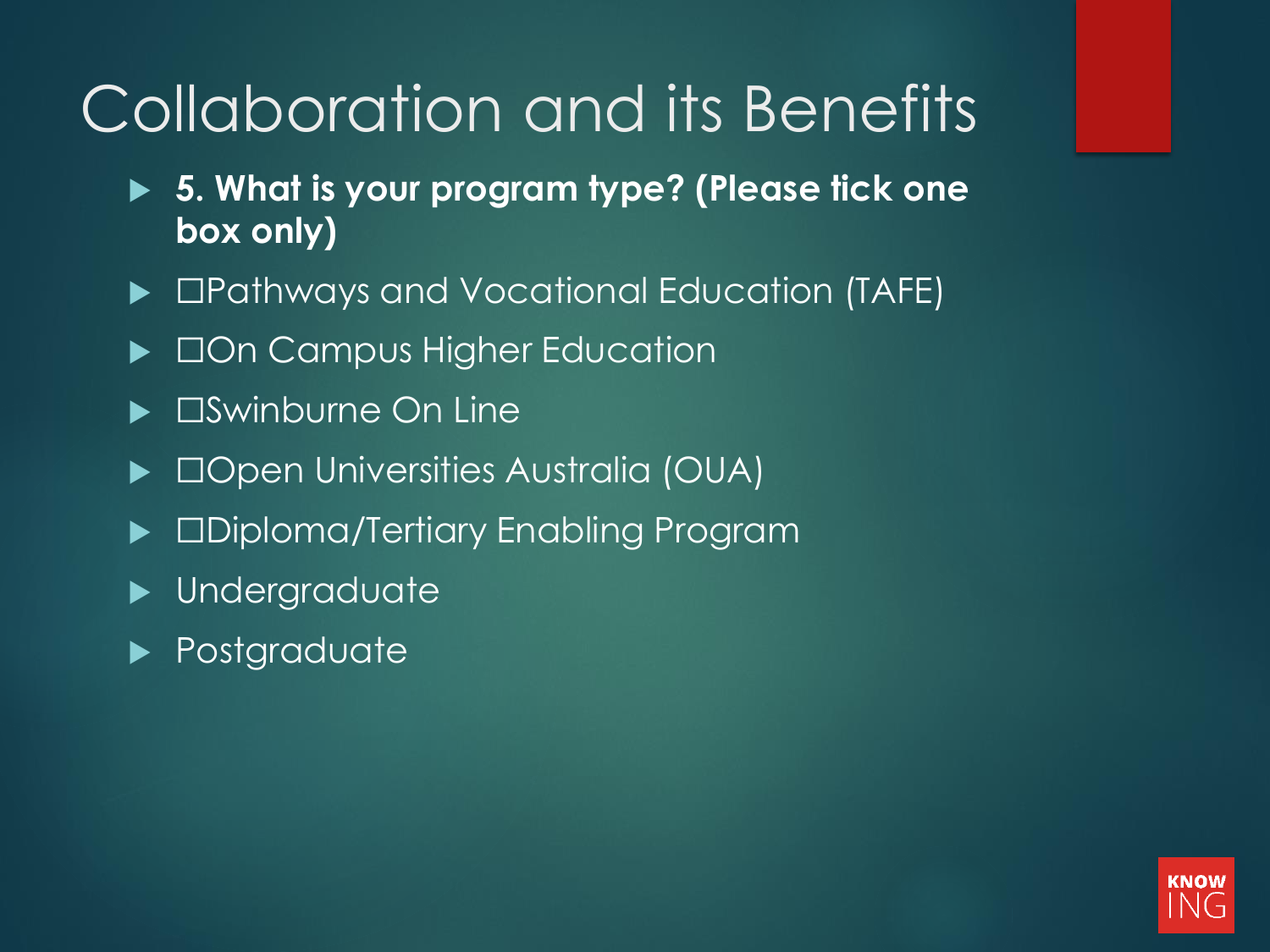6. How often have you used any of the following AccessAbility Services in the past 12 months

| <b>Extensions of Assignment Due Dates</b>                                                  |
|--------------------------------------------------------------------------------------------|
| <b>Accessible materials</b>                                                                |
| <b>Notetakers</b>                                                                          |
| Participation assistants (assists student in participating in the class and<br>activities) |
| <b>Auslan interpreters</b>                                                                 |
| Live captioning                                                                            |
| Advice and assistance on how to manage University life                                     |
| Assistance negotiating with academic/teaching staff                                        |
| <b>Assistive/adaptive technology</b>                                                       |
| <b>Alternative examination arrangements</b>                                                |
| <b>Accessability website</b>                                                               |

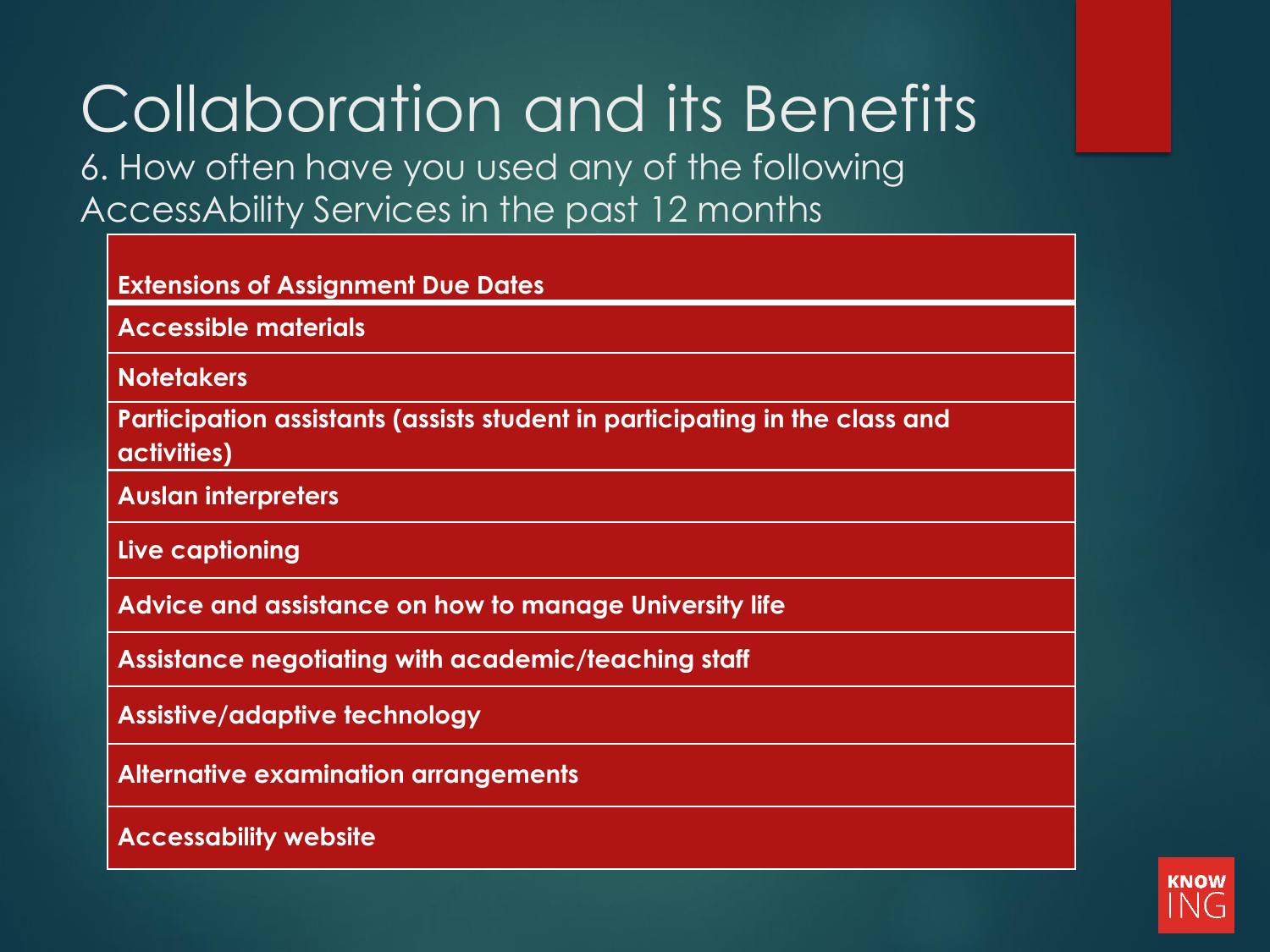7. Rate your level of satisfaction with the following AccessAbility services during the last twelve months

| <b>Extensions of assignment due dates</b>                                                  |
|--------------------------------------------------------------------------------------------|
| <b>Accessible materials</b>                                                                |
| <b>Note takers</b>                                                                         |
| Participation assistants (assists student in participating in the class and<br>activities) |
| <b>Auslan interpreters</b>                                                                 |
| Live captioning                                                                            |
| Advice and assistance on how to manage University life                                     |
| Assistance negotiating with academic/teaching staff                                        |
| <b>Assistive/adaptive technology</b>                                                       |
| <b>Alternative examination arrangements</b>                                                |
| <b>Accessability website</b>                                                               |

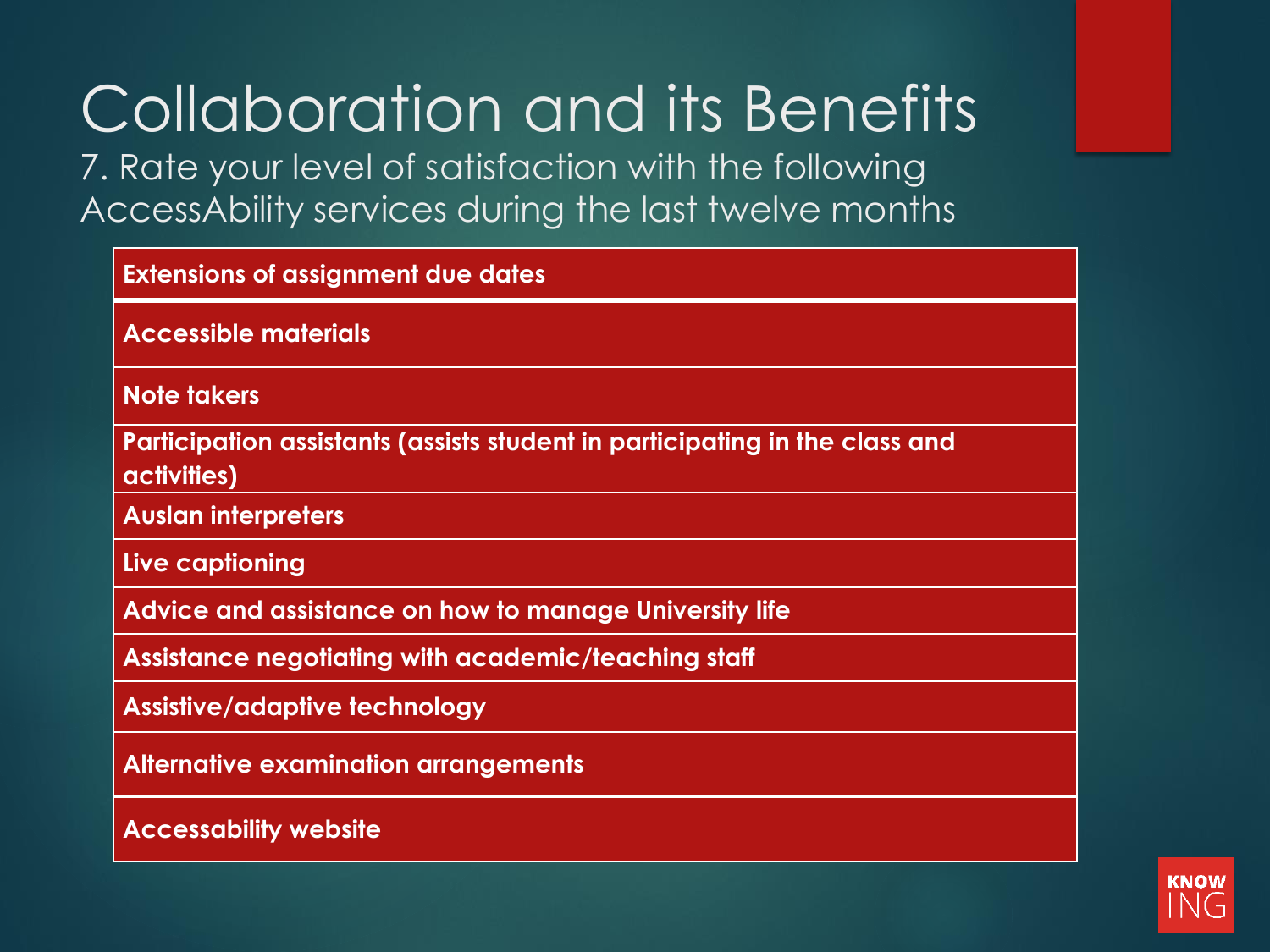### Collaboration and its benefits 8. Rate your level of agreement with the following statements

**Information about AccessAbility Services is well promoted and is easy to locate and access**

**The registration process with AccessAbility Services was straight forward** 

**AccessAbility Adviser usually replies to my phone or email messages within 2 working days**

**Reception staff were helpful**

**The AccessAbility Adviser and I were able to discuss my needs and agree on a series of adjustments that I was satisfied with**

**My AccessAbility Adviser made me aware of relevant University procedures**

**I was able to continue with my studies and succeed due to the adjustments I negotiated with the AccessAbility Adviser**

**I was happy with the content of my Education Access Plan**

**Academic/teaching staff were aware of my Education Access Plan** 

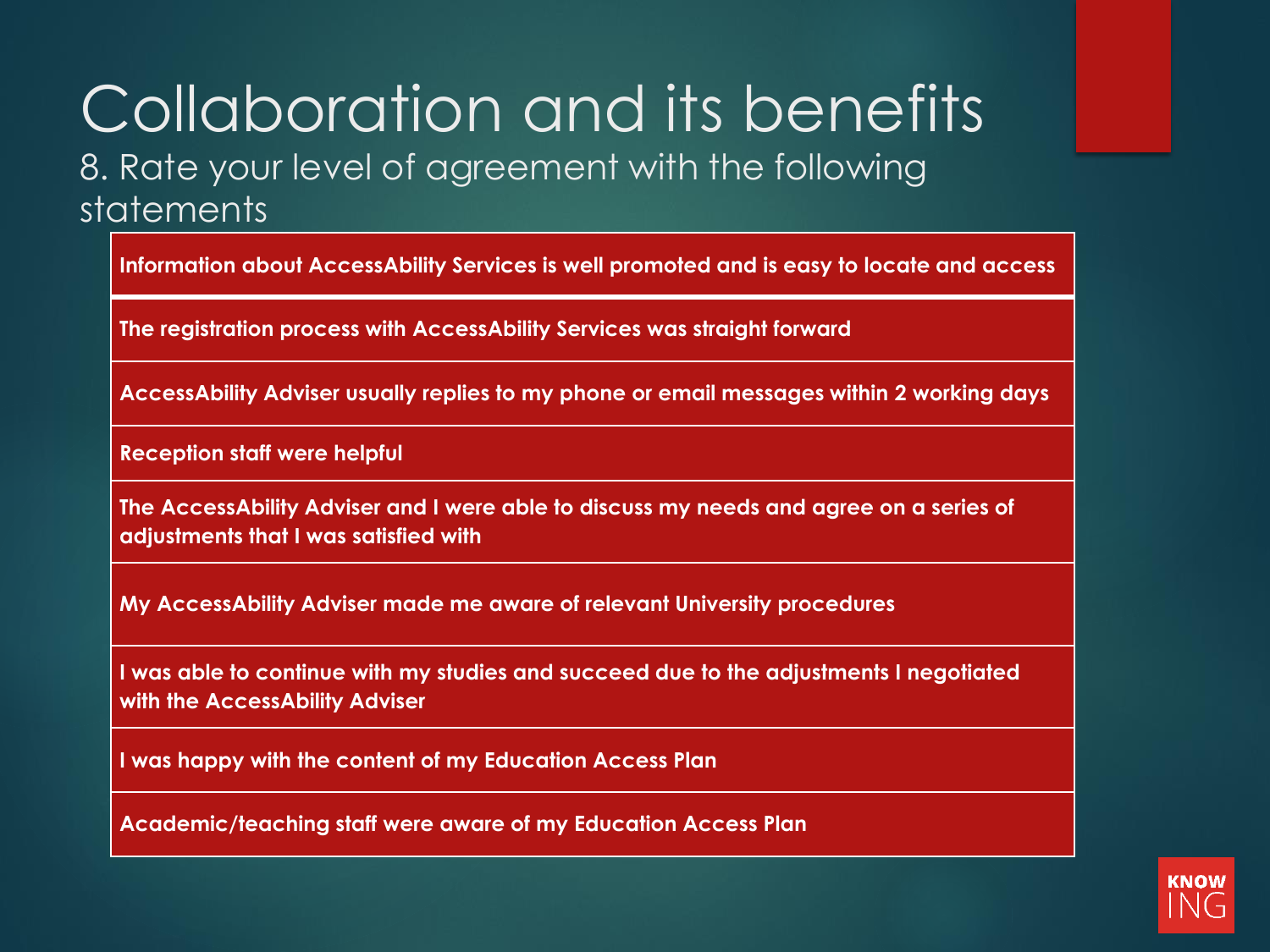### Collaboration and its Benefits Q8 Cont.

**The adjustments as detailed in my Education Access Plan were implemented by academic/teaching staff**

**Information about my condition/situation was not told to other staff without my knowledge**

**Information about alternative examination arrangements is clear and easy to follow**

**University/TAFE computers are accessible and suitable for my needs**

**Support from AccessAbility Services helped my academic performance**

**I am aware that the University has a complaints process**

**Swinburne University is an inclusive environment** 

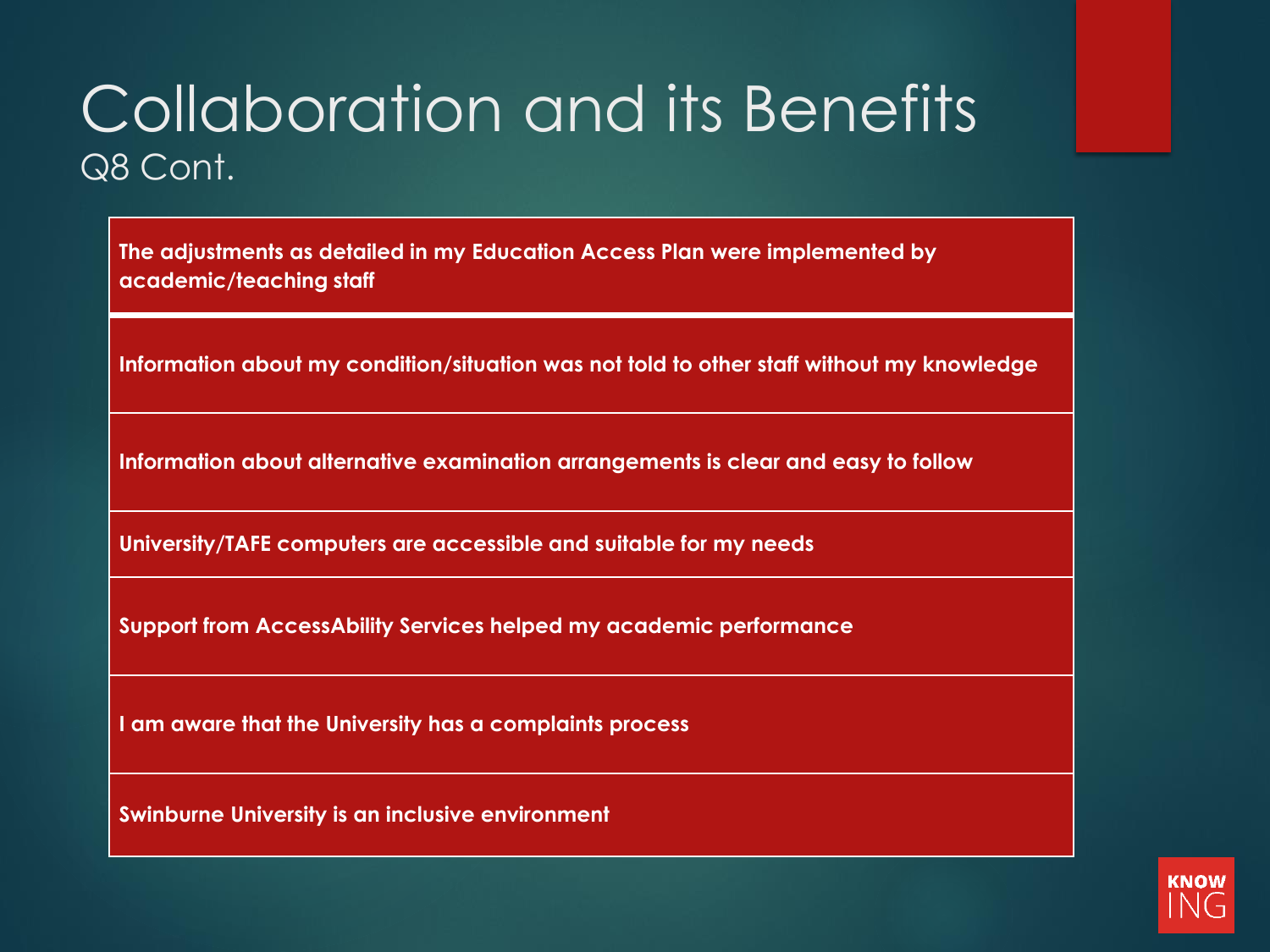**9. Does the disability you have sometimes result in issues with physical access within the University?**

Yes

No (Go to Question 11 in Support Service Section)

**10. Please detail those physical access problems:**

**\_\_\_\_\_\_\_\_\_\_\_\_\_\_\_\_\_\_\_\_\_\_\_\_\_\_\_\_\_\_\_\_\_\_\_\_\_\_\_\_\_\_\_\_\_\_\_\_\_\_\_**

**\_\_\_\_\_\_\_\_\_\_\_\_\_\_\_\_\_\_\_\_\_\_\_\_\_\_\_\_\_\_\_\_\_\_\_\_\_\_\_\_\_\_\_\_**\_\_\_\_\_\_\_

 $\mathcal{L}^{\mathcal{L}}$  , the definition of  $\mathcal{L}^{\mathcal{L}}$  ,  $\mathcal{L}^{\mathcal{L}}$  ,  $\mathcal{L}^{\mathcal{L}}$  ,  $\mathcal{L}^{\mathcal{L}}$  ,  $\mathcal{L}^{\mathcal{L}}$  ,  $\mathcal{L}^{\mathcal{L}}$  ,  $\mathcal{L}^{\mathcal{L}}$  ,  $\mathcal{L}^{\mathcal{L}}$  ,  $\mathcal{L}^{\mathcal{L}}$  ,  $\mathcal{L}^{\mathcal{L}}$  ,  $\mathcal{$ 

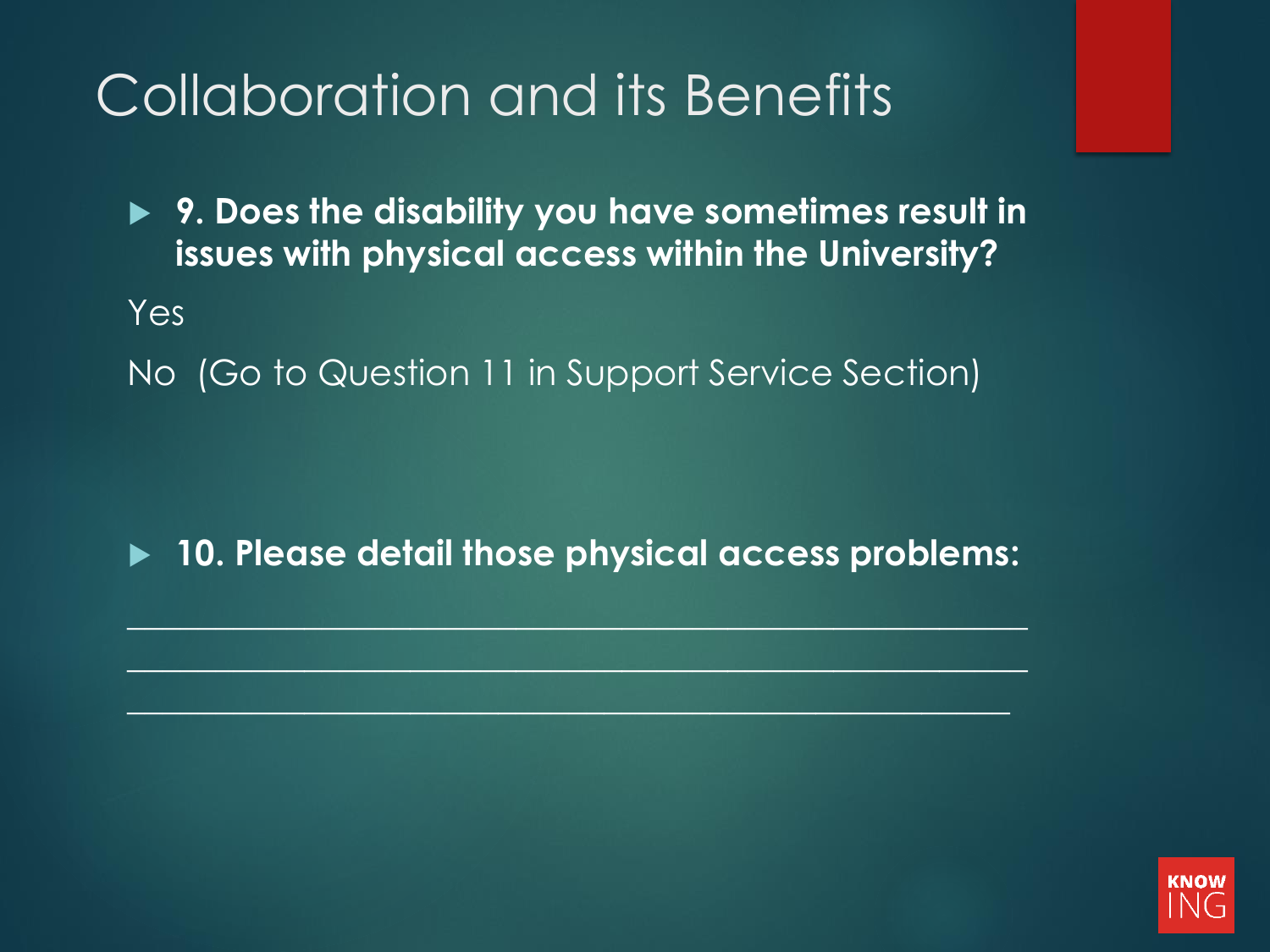### Collaboration and its Benefits 11. Please select the other support services you have used.

| <b>Academic learning and language support</b>              |
|------------------------------------------------------------|
| <b>Counselling</b>                                         |
| <b>Career planning and advice</b>                          |
| Financial assistance (unforeseen expenses / student loans) |
| Student leadership, volunteering and mentoring programs    |
| <b>Orientation and transition support</b>                  |
| <b>Library services</b>                                    |
| <b>Clubs and Societies</b>                                 |

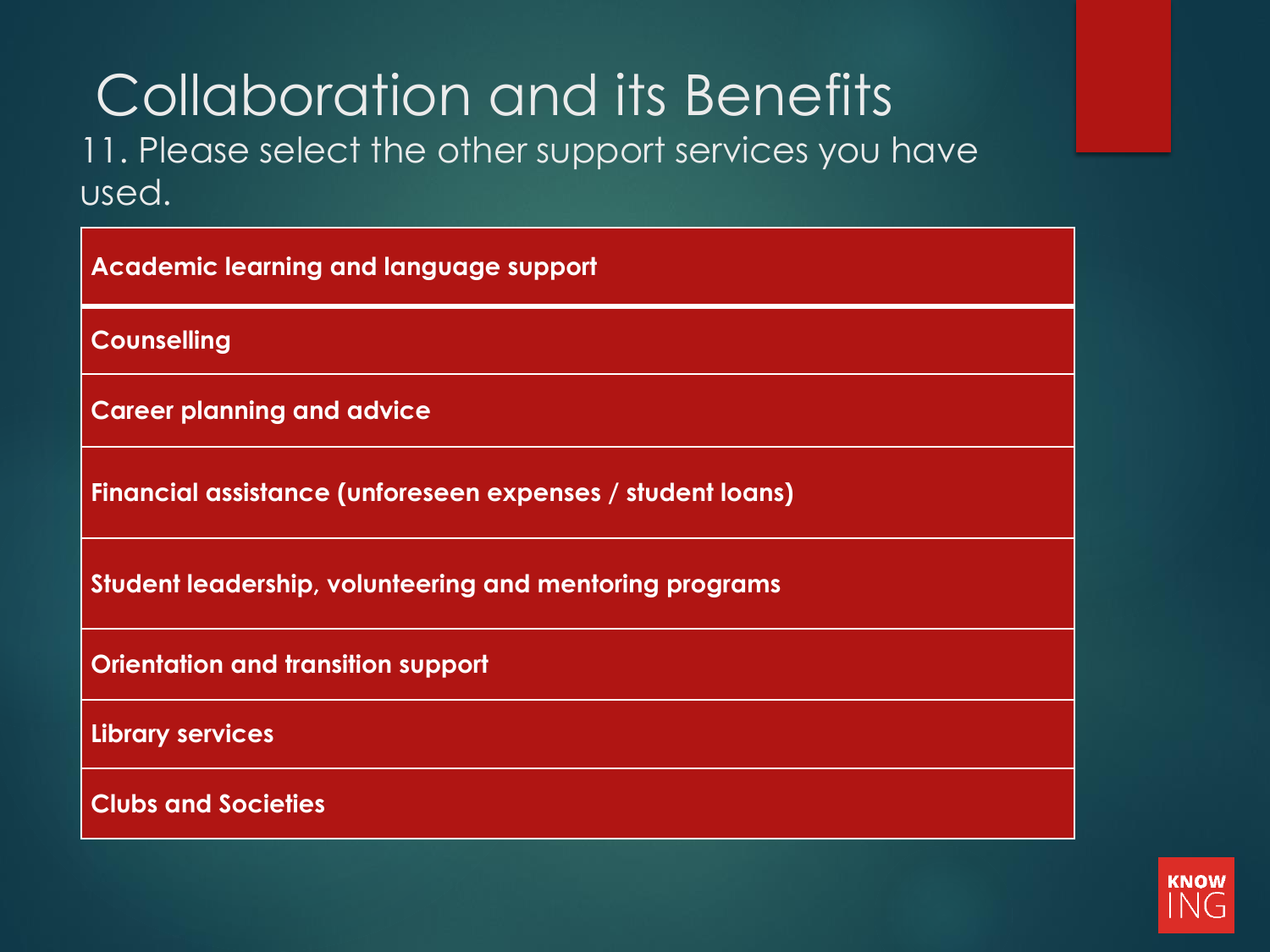12. Please rate your level of satisfaction with the other support services you have used.

| <b>Academic learning and language support</b>              |
|------------------------------------------------------------|
| <b>Counselling</b>                                         |
| <b>Career planning and advice</b>                          |
| Financial assistance (unforeseen expenses / student loans) |
| Student leadership, volunteering and mentoring programs    |
| <b>Orientation and transition support</b>                  |
| <b>Library services</b>                                    |
| <b>Clubs and Societies</b>                                 |

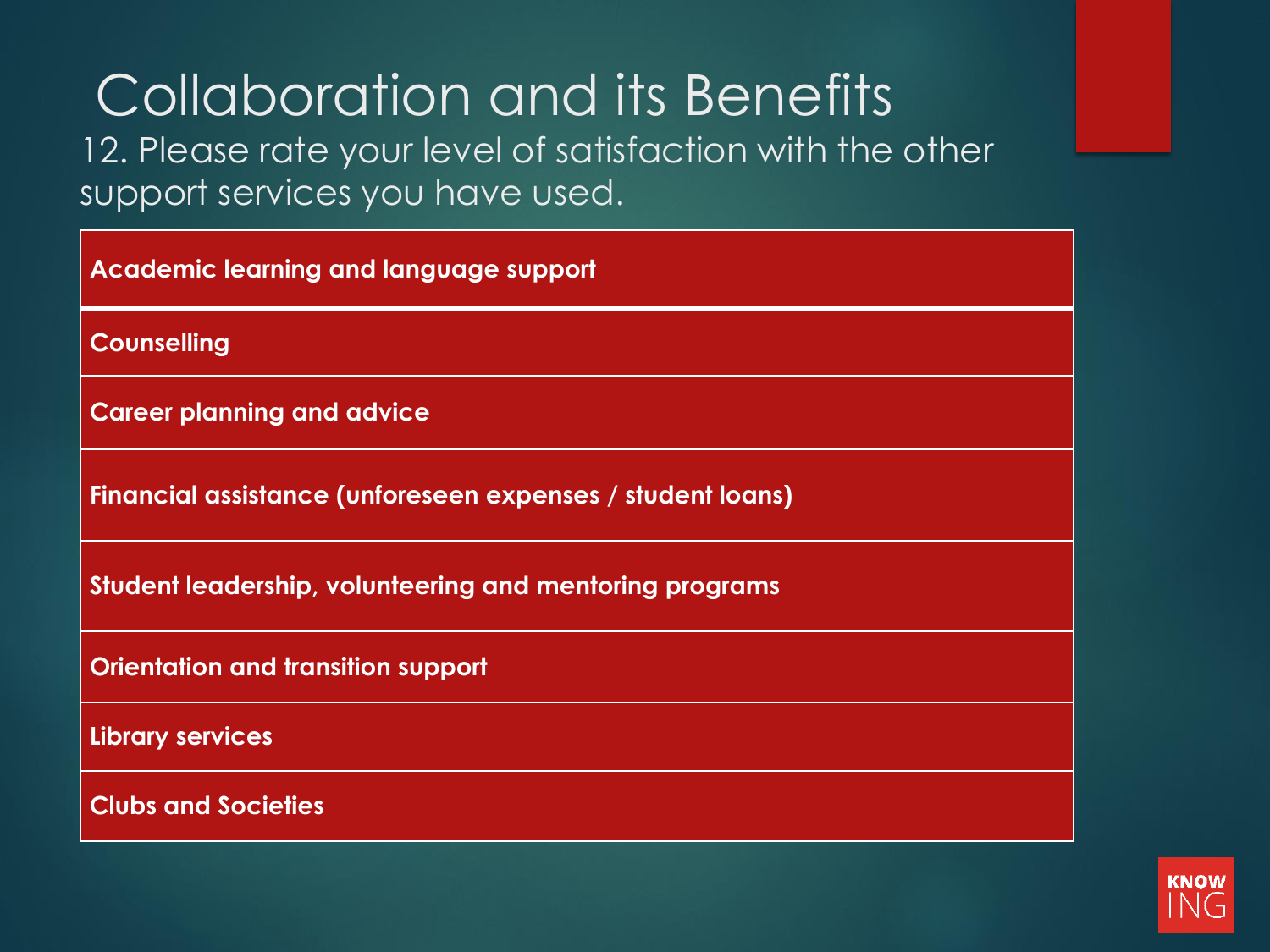**13. Overall, how would you rate the standard of service provided by Access***Ability* **Services? Ratings are from one to five, with one being the lowest and five the highest. (Please cross one number only)**

| VENIA | $\Box$ 2. | $\sqrt{ }$ 3. | <b>TELES</b> | $\Box$ 5.        |  |
|-------|-----------|---------------|--------------|------------------|--|
| Poor  |           | <b>IFair</b>  |              | <b>Excellent</b> |  |

- **14. Please tell us why you picked the**  rating?
- **15. Do you have any suggestions on how we can improve AccessAbility Services?\_\_\_\_\_\_\_\_\_\_\_\_\_\_**
- **16. Are there any other comments you would like to make about AccessAbility**  Services?

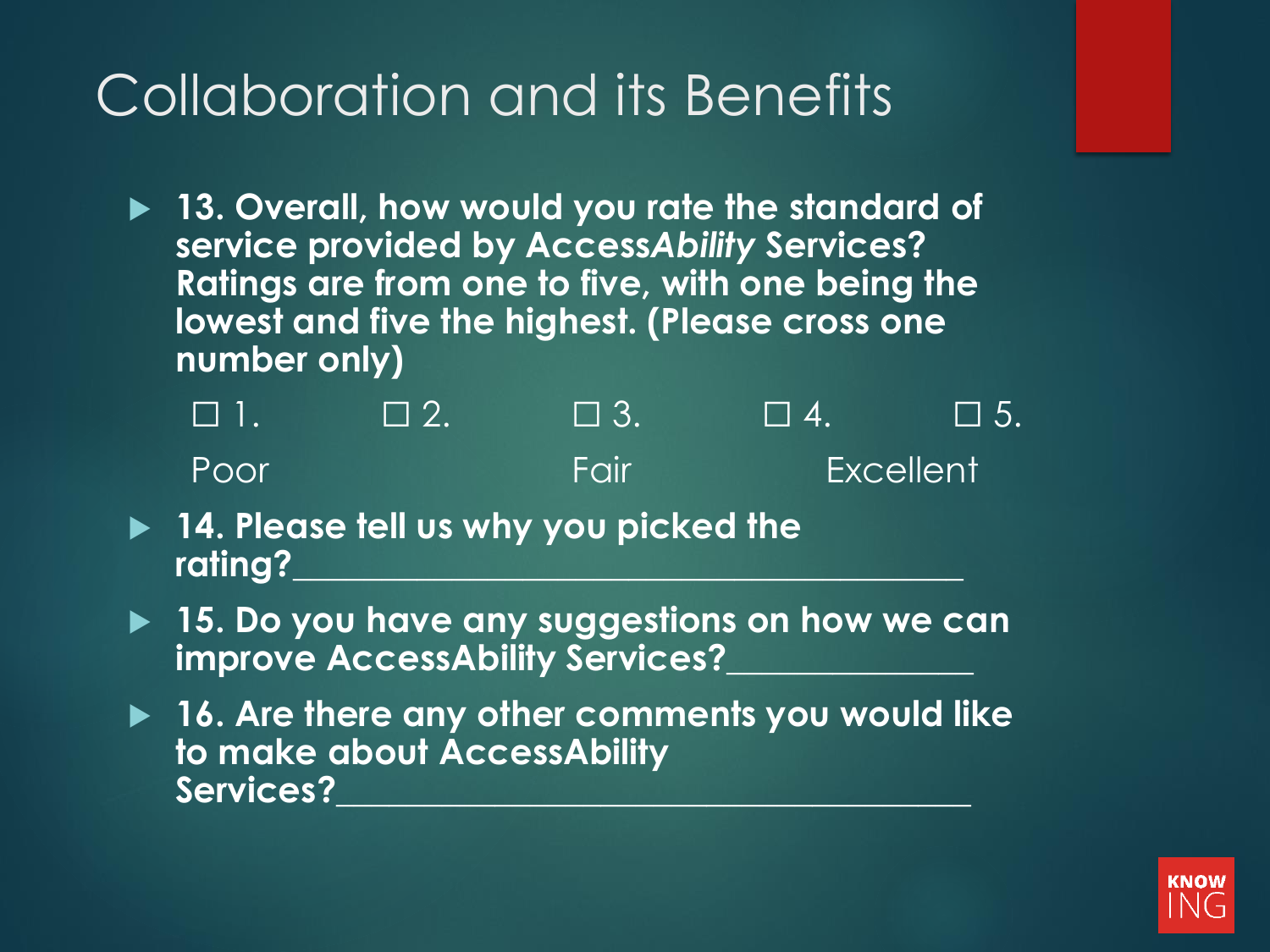- ▶ What did the survey reveal?
	- Majority of respondents in HEd
	- ▶ Some students need additional time to complete
	- ▶ Disability categories showed mental illness at top of list followed by medical conditions.
	- **Patterns of disability type consistent across** institutions
	- Significant number of mature age students with disabilities studying or returning to study – complex students
		- ▶ Disadvantages significant gap between study, lower computer skills, complex disabilities

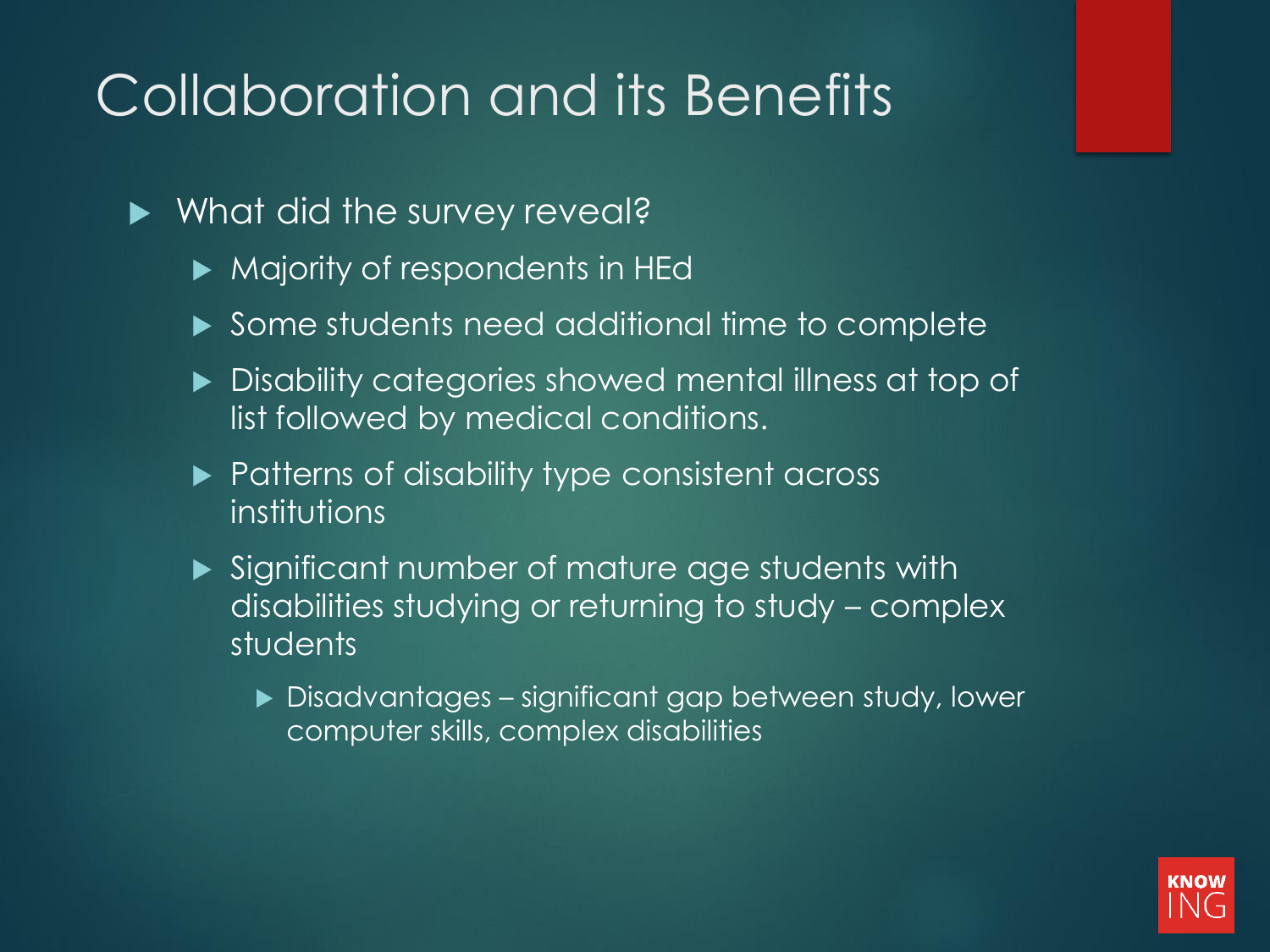- $\blacktriangleright$  How do students find out about us?
	- ▶ #1. Referral from staff
		- Staff need to be aware and responsive
		- **Disability Services need to reach out constantly and** continue to raise awareness
	- $\blacktriangleright$  #2. Website
		- $\blacktriangleright$  Easy to find and navigate
	- ▶ #3. External professionals
		- Reach out to peak bodies and create awareness of disability service in tertiary environment and guidance around supporting documentation

▶ Consistent pattern of satisfaction with services provided

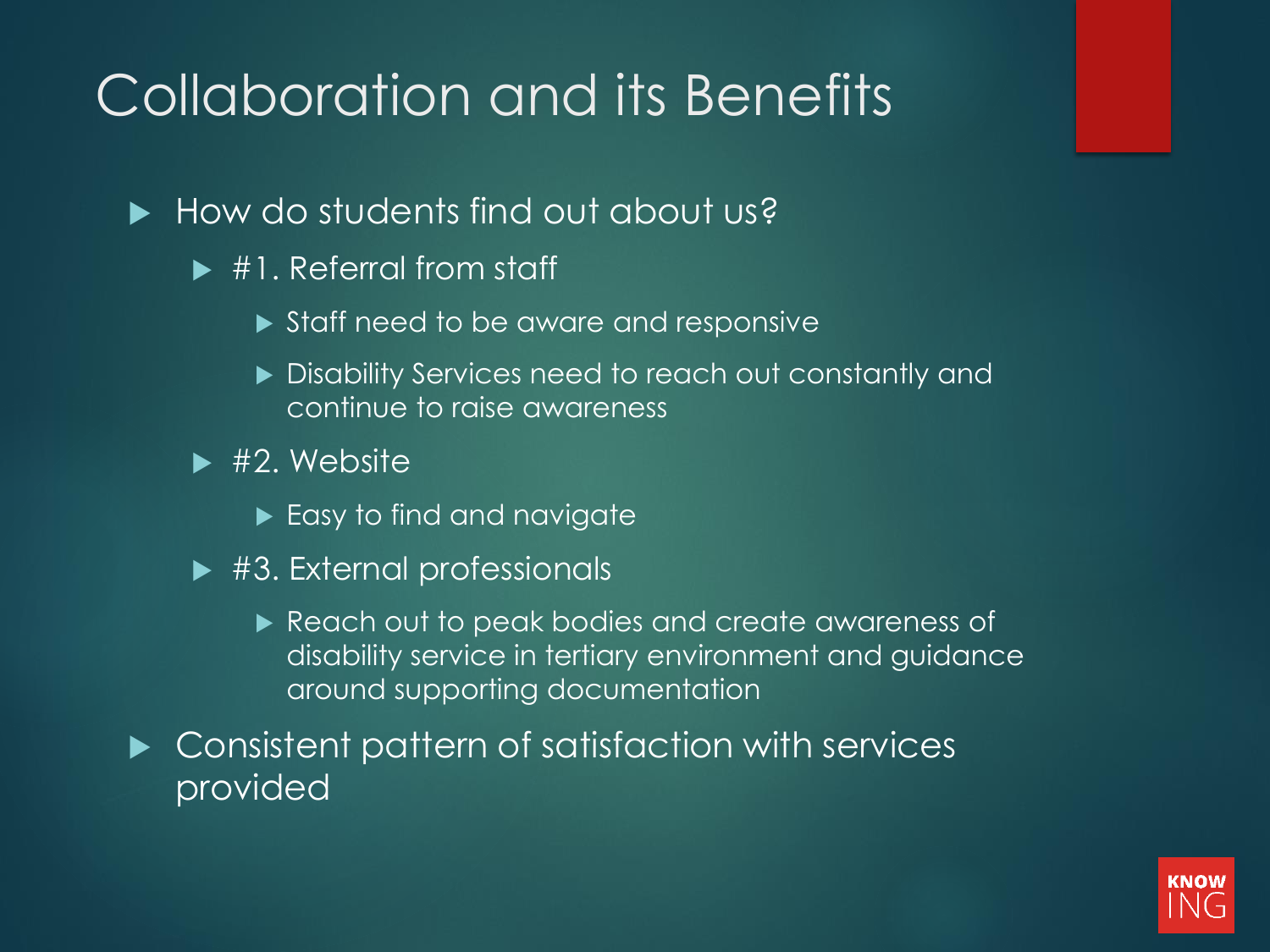**Throughput vs. Care of individuals** 

- **Students appreciate advice and assistance on how** to manage Uni life
- **Filexibility around alternative exam arrangements**
- Info about service is well promoted and easy to find
	- Students general less satisfied across the board
- ▶ Don't assume that because students have agreed to their learning access plan that they are happy with it! Why?
	- Self advocacy
	- ▶ Aware of review options
	- **Changed circumstances**

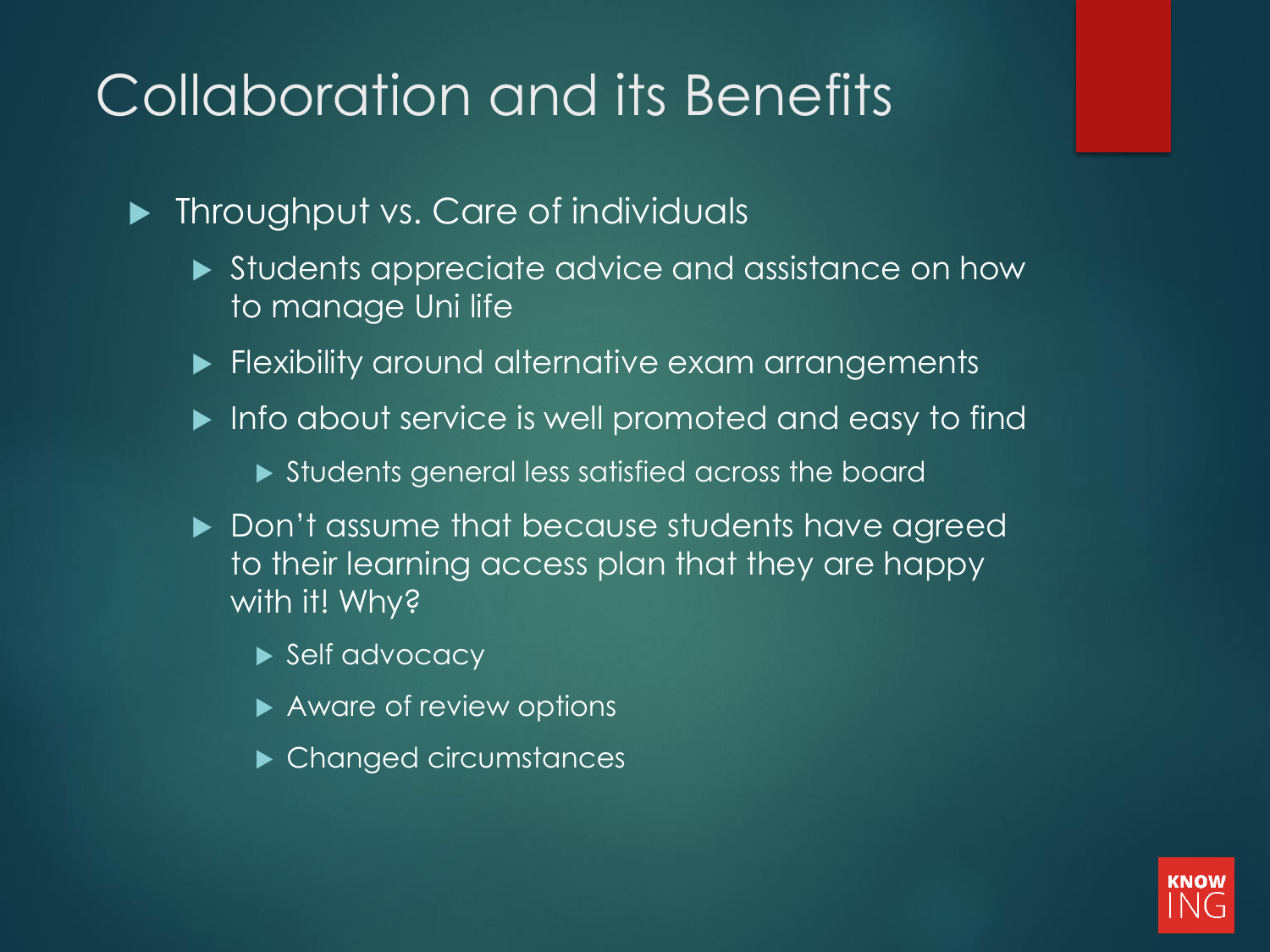#### Happy with DLO's?

- Generally very happy, consistent across institutions.
- Staff well resourced and networks of best practice work

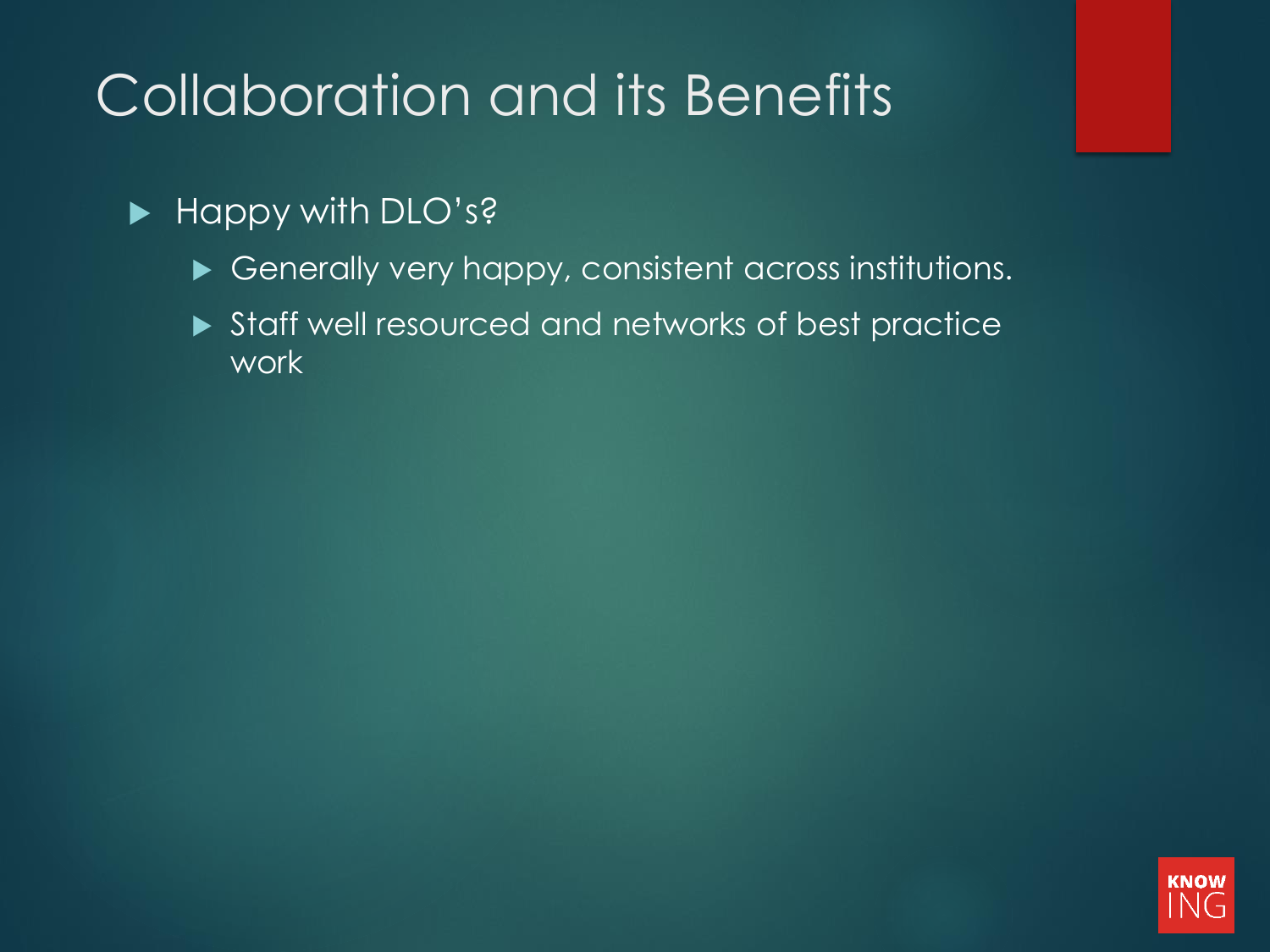### Conclusions:

- ► Work harder to get feedback from VET
- $\blacktriangleright$  Promote ourselves better
	- External service providers
	- ▶ Teaching and academic staff
- ▶ Clear institutional communication strategy in place
	- Student and staff comms,
	- $\blacktriangleright$  Web site
	- All areas within institution
- Survey results support establishment of networks and sharing of ideas and strategies.